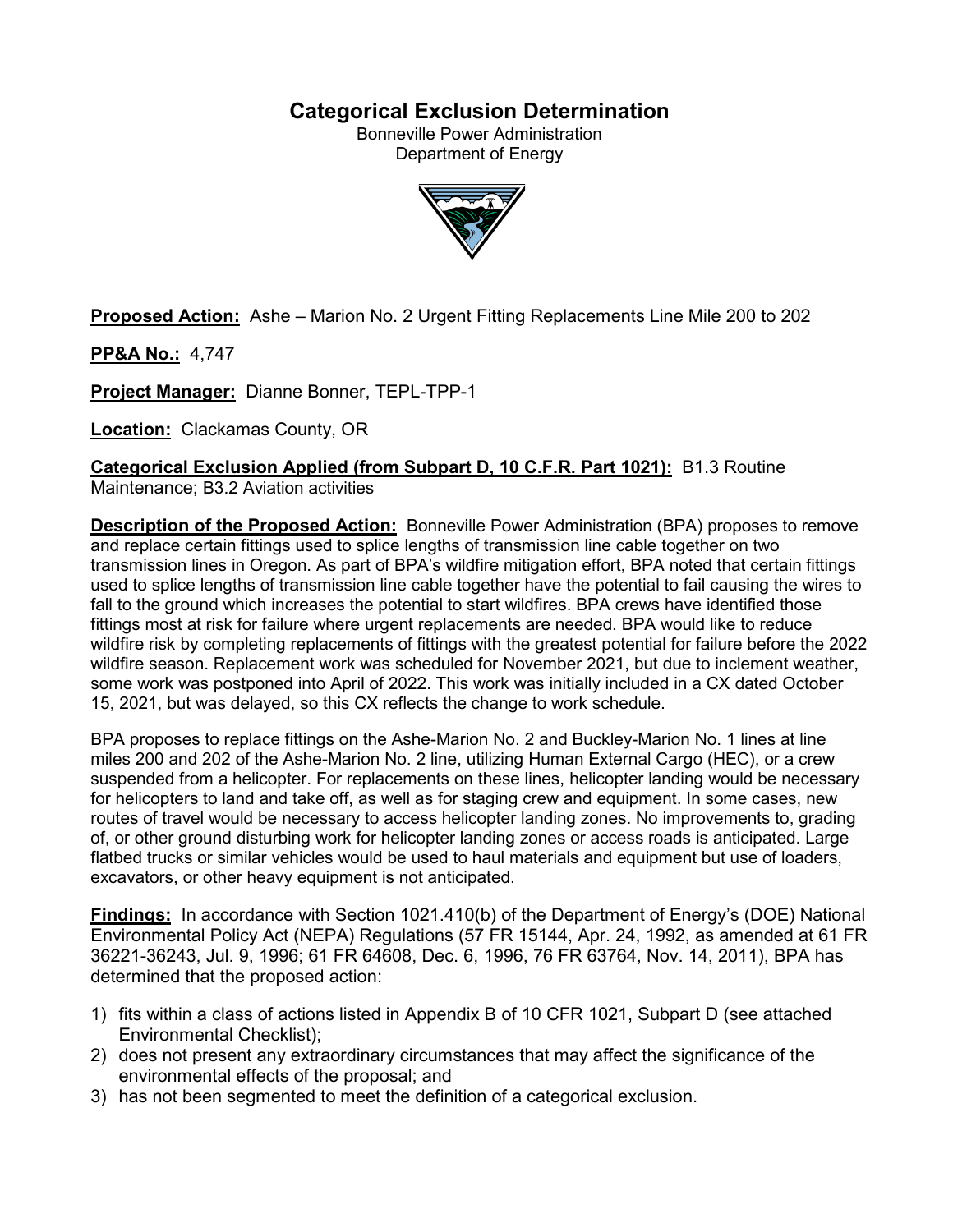Based on these determinations, BPA finds that the proposed action is categorically excluded from further NEPA review.

/s/ *Aaron Siemers* Aaron Siemers Physical Scientist

Concur:

/s/ *Katey Grange* Date: **April 1, 2022** NEPA Compliance Officer

Attachment(s): Environmental Checklist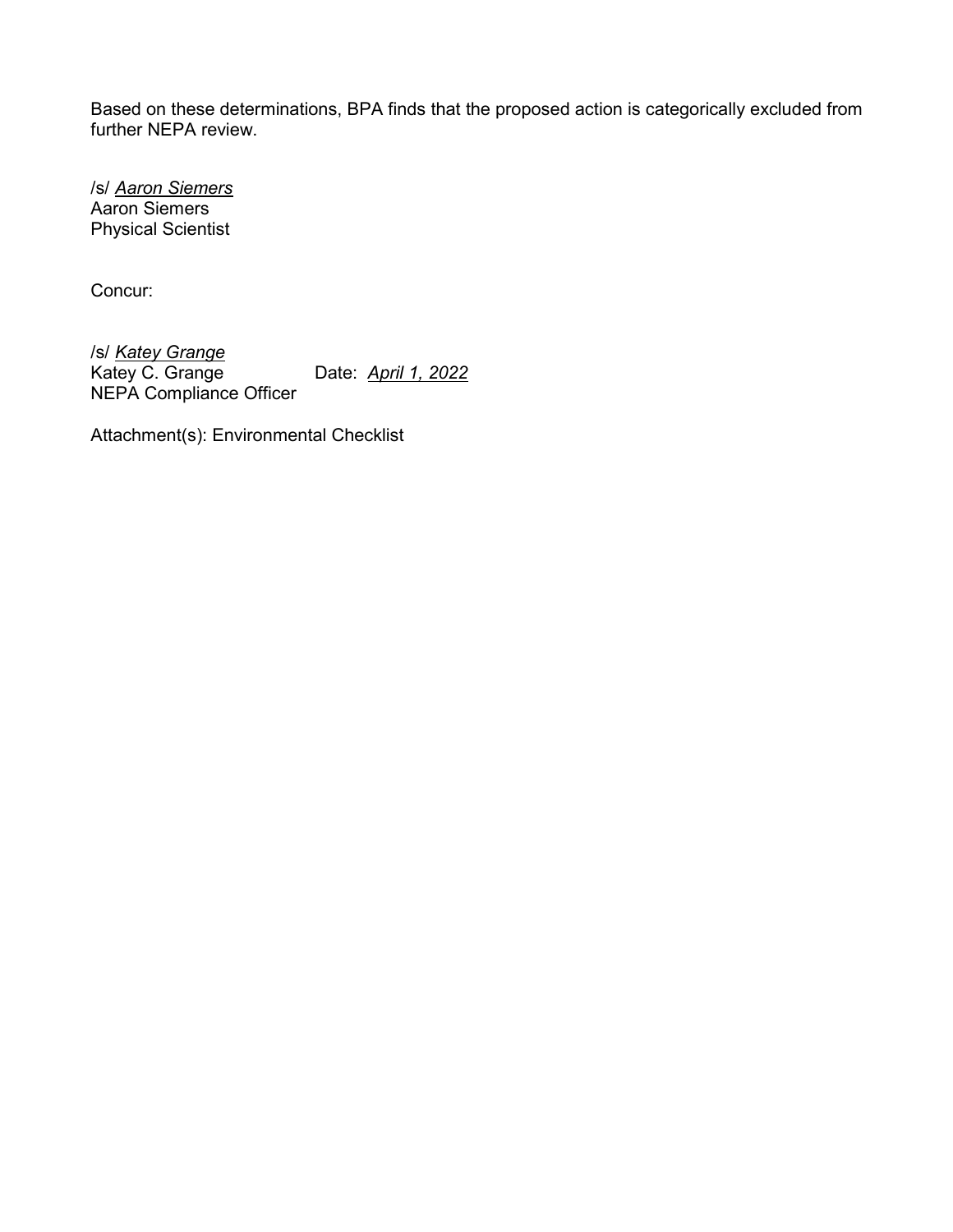# **Categorical Exclusion Environmental Checklist**

This checklist documents environmental considerations for the proposed project and explains why the project would not have the potential to cause significant impacts on environmentally sensitive resources and would meet other integral elements of the applied categorical exclusion.

**Proposed Action:** Ashe – Marion No. 2 Urgent Fitting Replacements Line Mile 200 to 202

# **Project Site Description**

The project area is located in Clackamas County, OR and is primarily forested. Work would occur on privately-owned lands in addition to lands managed by the US Forest Service (Mt. Hood National Forest) and US Bureau of Land Management.

# **Evaluation of Potential Impacts to Environmental Resources**

#### **1. Historic and Cultural Resources**

Potential for Significance: No Potential to Cause Effects

Explanation: On August 13, 2021, BPA received a finding of no effect from the Mount Hood National Forest Heritage Program. The proposed project meets the criteria for Standard Case-By-Case Review by the Oregon State Historic Preservation Officer and the Advisory Council on Historic Preservation under terms of the 2004 Programmatic Agreement (Stipulation III (A) 3.15).

On September 29, 2021, BPA received a BLM Oregon Cultural Resource Information System (OCRIS) Project (Undertaking) Tracking Form with a no effect determination. The Undertaking Decision by BLM meets the qualification of a reduced or exempted inventory under Appendix E and is a small project (<10 acres or <2 linear miles). The portion of the project located on BLM lands may proceed without any further Section 106 consultation or review.

Based on the information provided for this project, BPA concurs with Mount Hood National Forest Heritage Program's finding of no effect for SZ1a, SZ1b, SZ1c.

For the portions of the project located on private lands, BPA determined, per 36 CFR 800.3(a)(1), that this project is a type of activity that does not have the potential to cause effects on historic properties for LZ2 and SZ2 located on private property, assuming such historic properties were present.

# **2. Geology and Soils**

Potential for Significance: No

Explanation: No ground disturbance is anticipated.

#### **3. Plants (including Federal/state special-status species and habitats)**

Potential for Significance: No with Conditions

Explanation: Minimal disturbance to vegetation is anticipated. There would be no effect to ESAlisted plant species. No impacts to state, US Bureau of Land Management, or US Forest Service sensitive species are anticipated.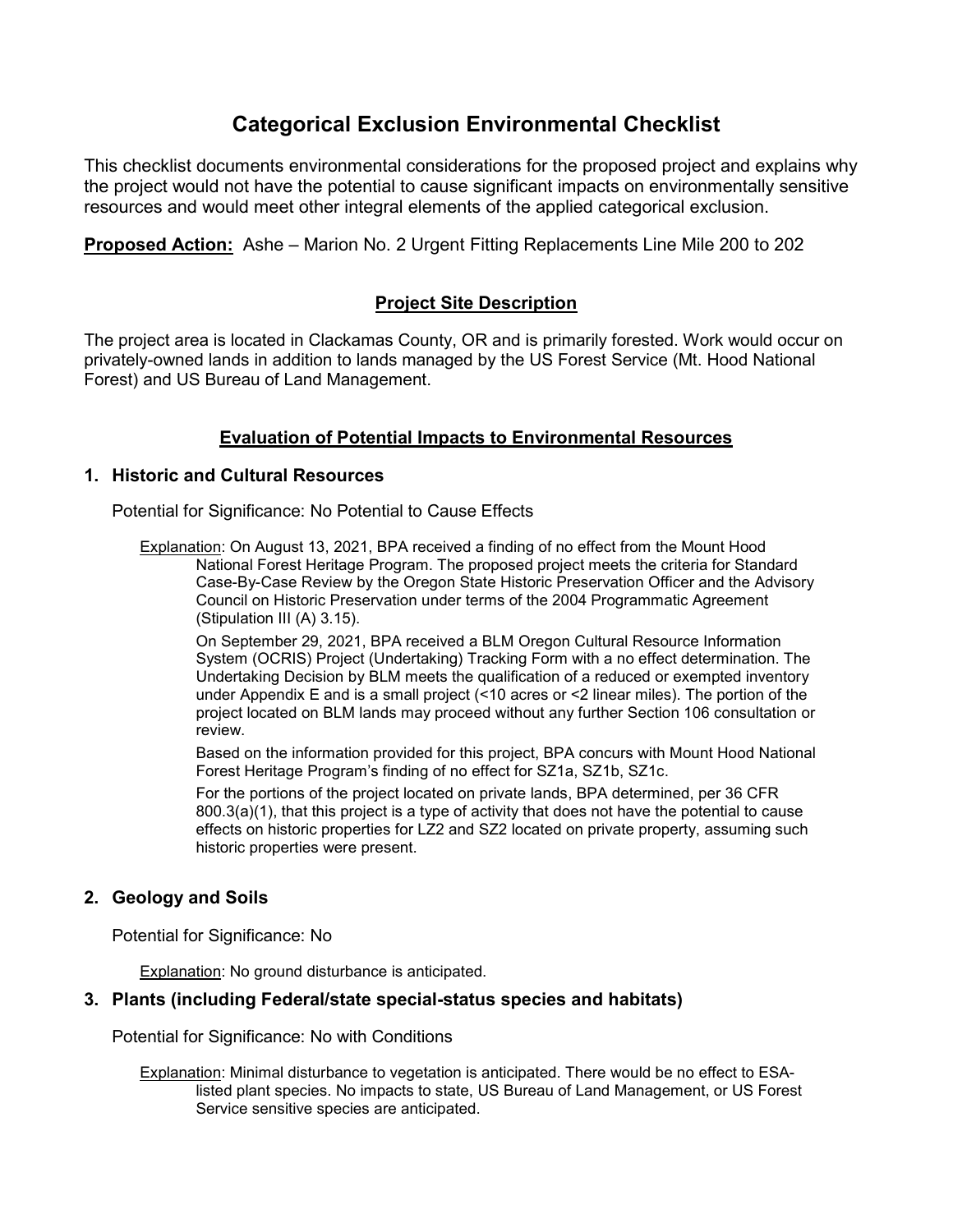In addition, on National Forest System lands managed by Mt Hood National Forest, BPA would comply with the Standard Operating Procedures for limiting the spread of invasive species and fire prevention as directed in the Federal Land Policy and Management Act (FLPMA).

Notes: The following minimization measures would be implemented to minimize vegetation impacts.

- Drive on existing access roads
- Reduce work area footprint to the least necessary to safely do the work
- Crush vegetation in place of removal

#### **4. Wildlife (including Federal/state special-status species and habitats)**

Potential for Significance: No with Conditions

Explanation: In general, the project would have temporary impacts to wildlife and habitat related to disturbance associated with elevated helicopter and equipment noise and human presence. However the surrounding forest provides ample habitat and cover for disturbed wildlife.

Due to inclement weather, the project schedule was pushed from fall of 2021 into spring of 2022, which is within the northern spotted owl critical nesting period. Suitable and highly suitable spotted owl habitat is present in the project area, according to the NW Forest Plan's habitat model for spotted owl. Northern spotted owl critical habitat is located less than a mile from the project area to the east. In order to comply with the Endangered Species Act, BPA consulted with US Fish and Wildlife Service (USFWS) and the Bureau of Land Management (BLM). In accordance with the consultation, BPA conducted biological surveys in the project area in the weeks prior to helicopter operations to assess the presence of spotted owls in the project area. During the surveys, no spotted owls were detected. In coordination with USFWS and BLM, the project activity falls under the Willamette Planning Province's Biological Assessment for Timber Harvest and Routine Activities that are Likely to Adversely Affect Listed Species and Critical Habitat on the Columbia River Gorge National Scenic Area, Mt. Hood National Forest, Willamette National Forest, and the Northwest Oregon BLM District (USDI, 2019).

Due to the apparent lack of spotted owls in the immediate project area, and in accordance with the BLM's Biological Opinion, BPA has determined that the project *"May affect, but is not likely to adversely affect*" northern spotted owl.

 BPA has determined that the project would have *"No Effect"* on other ESA-listed wildlife species and would not significantly impact BLM and U.S. Forest Service sensitive species.

- Notes: The following minimization measures would be implemented to minimize impacts to wildlife and their habitat.
	- Avoid flying over suitable spotted owl habitat unless absolutely necessary
	- Fly helicopter at least 110 yards above the tree line when possible
	- Drive on existing access roads
	- Reduce work area footprint to the least necessary to safely do the work
	- Crush vegetation in place of removal

# **5. Water Bodies, Floodplains, and Fish (including Federal/state special-status species, ESUs, and habitats)**

Potential for Significance: No with Conditions

Explanation: There would be no ground disturbing activities in any river, stream, or other waterbody along the project and no riparian vegetation would be impacted. The project would have no effect to ESA-listed fish species.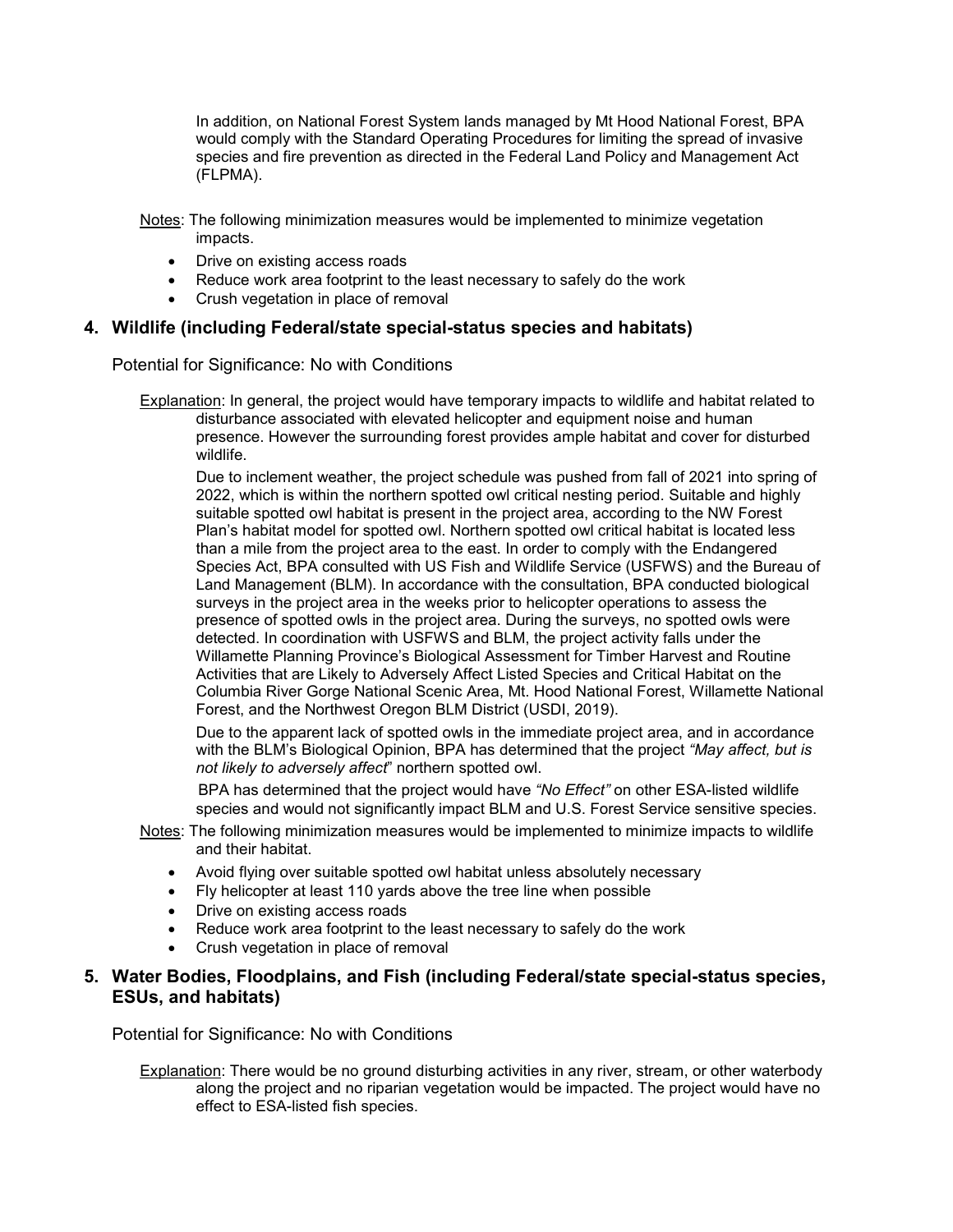- Notes: The following minimization measures would be implemented to prevent sediment or contaminants from reaching any waterbodies.
	- Erosion control measures would be implemented to prevent sedimentation or dust.
	- Appropriately stocked spill response kits would be located on vehicles and landing zones used on this project.

#### **6. Wetlands**

Potential for Significance: No

Explanation: There would be no ground disturbing activities in wetlands along the project.

#### **7. Groundwater and Aquifers**

Potential for Significance: No with Conditions

- Explanation: No impacts to ground water or aquifers are anticipated due to the lack of ground disturbance.
- Notes: The following minimization measures would be implemented to minimize groundwater contamination potential.
	- Appropriately stocked spill response kits would be located on vehicles, other equipment, fly yards used on this project.

# **8. Land Use and Specially-Designated Areas**

Potential for Significance: No with Conditions

- Explanation: No change in land use would occur and project activities would not impact existing land uses.
- Notes: The following minimization measures would be implemented to minimize impacts to land use and specially designated areas.

For those portions of the project crossing the Mt. Hood National Forest and the Lolo National Forest, the *Memorandum of Understanding between the Bonneville Power Administration United States Department of Energy and the United States Forest Service United States Department of Agriculture Regarding Transmission Facilities and Access to Those Facilities on National Forest System Lands Standard Operation Procedures* listed below would be implemented:

- **Section VIII** Emergency maintenance
- **Section X** Fire control communication and coordination
- **Appendix E** Fire Prevention and Suppression

# **9. Visual Quality**

Potential for Significance: No

Explanation: The project would have a minimal impact to visual quality. Replacement fittings would be similar to the existing fittings, and consistent with other fittings along the transmission line.

# **10. Air Quality**

Potential for Significance: No

Explanation: A small amount of vehicle emissions and dust may occur temporarily during construction.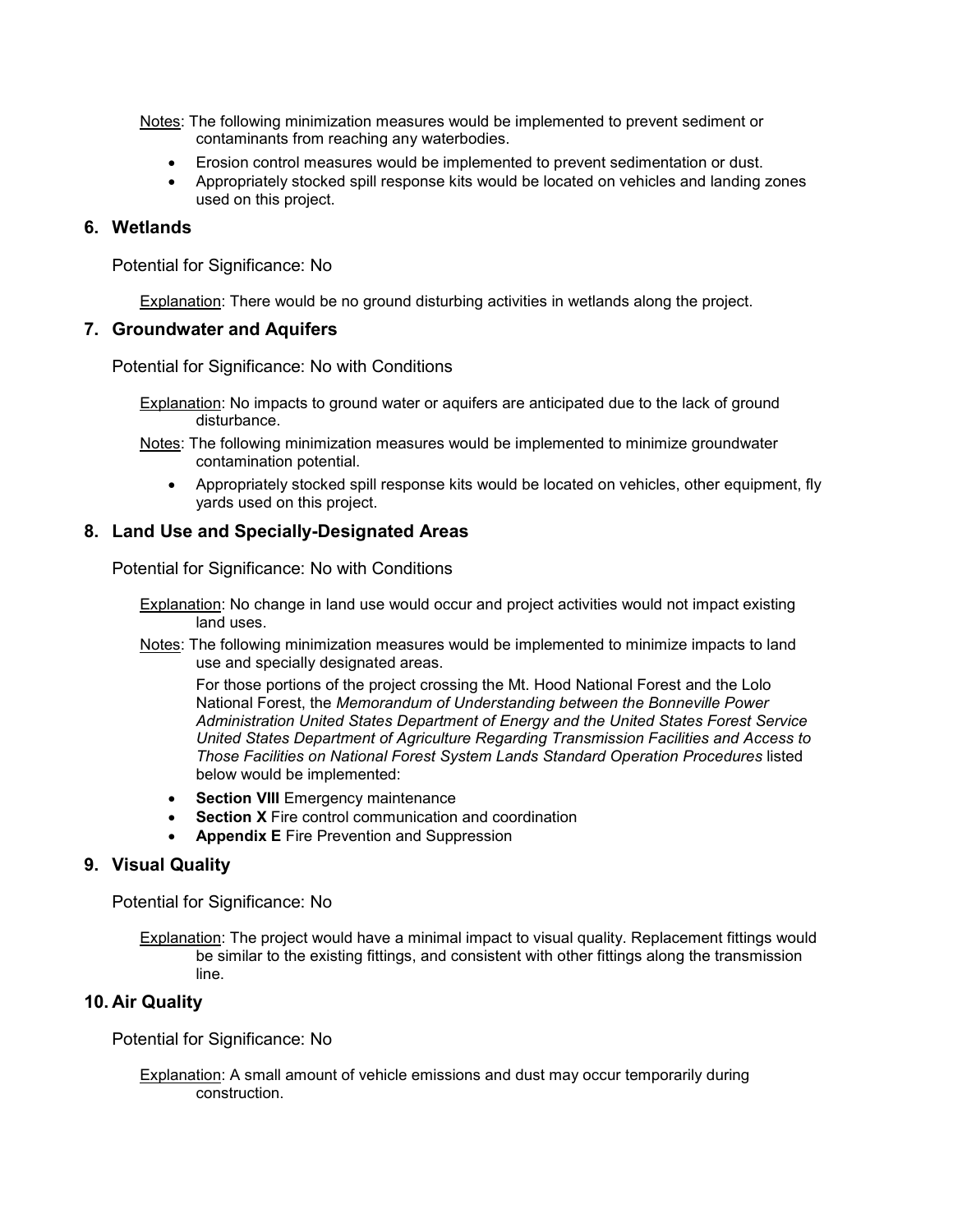#### **11. Noise**

Potential for Significance: No

Explanation: Some temporary construction noise from construction activities and helicopter use would occur during daylight hours. The operational noise of the transmission line would not change.

#### **12. Human Health and Safety**

Potential for Significance: No

Explanation: BPA's electrical contractor performing the work would submit a Safety Plan to BPA for approval prior to construction start. The project would lower the risk of conductor failure and potential fire.

# **Evaluation of Other Integral Elements**

The proposed project would also meet conditions that are integral elements of the categorical exclusion. The project would not:

**Threaten a violation of applicable statutory, regulatory, or permit requirements for environment, safety, and health, or similar requirements of DOE or Executive Orders.**

Explanation: N/A.

**Require siting and construction or major expansion of waste storage, disposal, recovery, or treatment facilities (including incinerators) that are not otherwise categorically excluded.**

Explanation: N/A.

**Disturb hazardous substances, pollutants, contaminants, or CERCLA excluded petroleum and natural gas products that preexist in the environment such that there would be uncontrolled or unpermitted releases.**

Explanation: N/A.

**Involve genetically engineered organisms, synthetic biology, governmentally designated noxious weeds, or invasive species, unless the proposed activity would be contained or confined in a manner designed and operated to prevent unauthorized release into the environment and conducted in accordance with applicable requirements, such as those of the Department of Agriculture, the Environmental Protection Agency, and the National Institutes of Health.**

Explanation: N/A.

**Landowner Notification, Involvement, or Coordination**